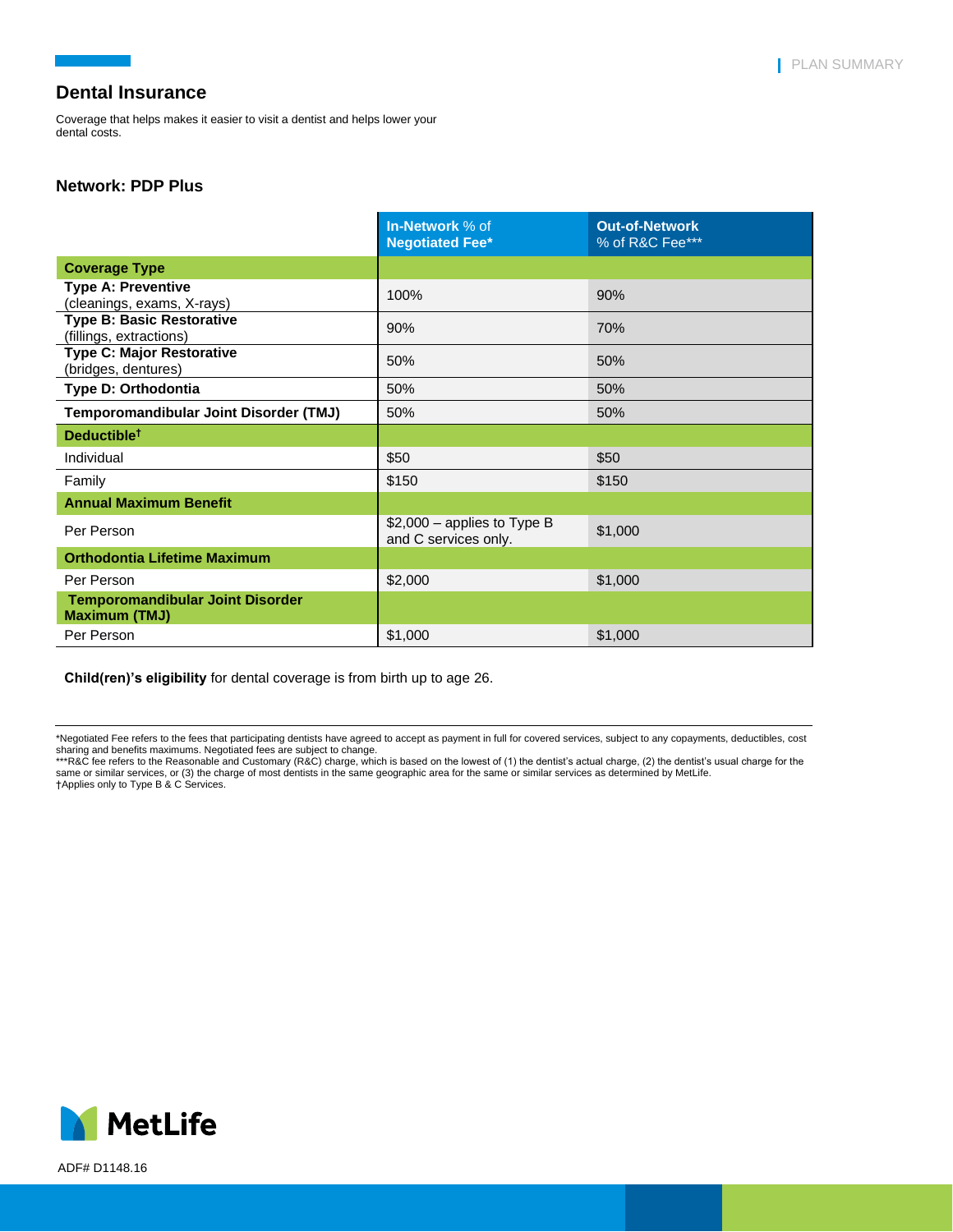### **List of Primary Covered Services & Limitations**

The service categories and plan limitations shown represent an overview of your Plan Benefits. This document presents the majority of services within each category, but is not a complete description of the Plan.

| <b>Plan Type</b>                                                     | <b>How Many/How Often</b>                                                                                                                                     |
|----------------------------------------------------------------------|---------------------------------------------------------------------------------------------------------------------------------------------------------------|
| <b>Type A - Preventive</b>                                           |                                                                                                                                                               |
| Prophylaxis (cleanings)                                              | Two per calendar year                                                                                                                                         |
| <b>Oral Examinations</b>                                             | Two exams per calendar year                                                                                                                                   |
| <b>Topical Fluoride Applications</b>                                 | One fluoride treatment per calendar year for dependent children up to his/her 19th<br>birthday                                                                |
| X-rays                                                               | • Full mouth X-rays; one per 5 years<br>• Bitewings X-rays; two sets per calendar year                                                                        |
| <b>Space Maintainers</b>                                             |                                                                                                                                                               |
| Sealants                                                             | One application of sealant material every 60 months for each non-restored, non-<br>decayed 1st and 2nd molar of a dependent child up to his/her 19th birthday |
| <b>Type B - Basic Restorative</b>                                    |                                                                                                                                                               |
| Fillings                                                             |                                                                                                                                                               |
| <b>Simple Extractions</b>                                            |                                                                                                                                                               |
| Crown and Bridge Repair/ Crown, Denture<br>and Bridge Recementations |                                                                                                                                                               |
| <b>Oral Surgery</b>                                                  |                                                                                                                                                               |
| Endodontics                                                          | Root canal treatment                                                                                                                                          |
| General Anesthesia                                                   | When dentally necessary in connection with oral surgery, extractions or other<br>covered dental services                                                      |
| Periodontics                                                         | • Periodontal scaling and root planing<br>• Periodontal surgery<br>• Periodontal maintenance treatment                                                        |

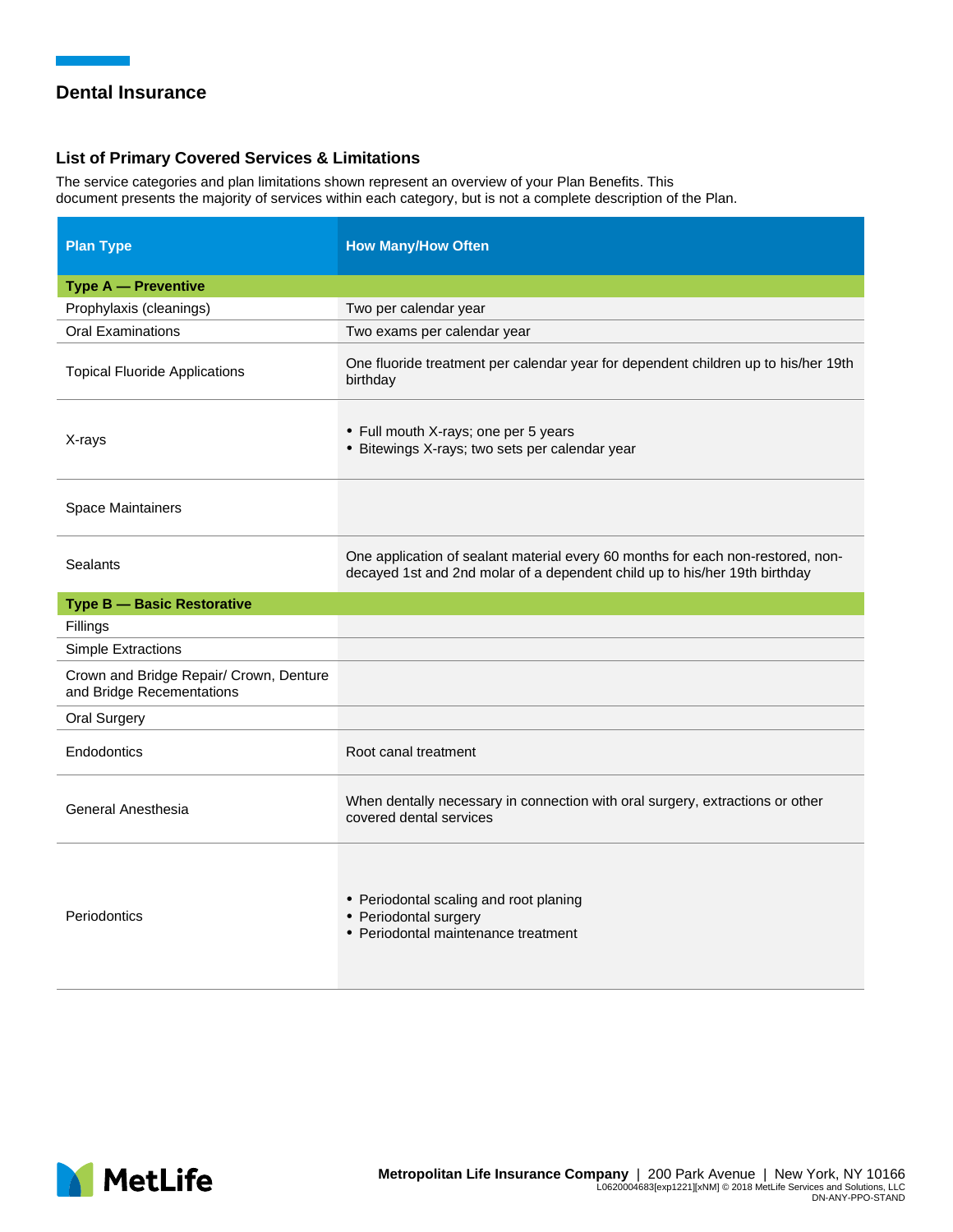| <b>Type C - Major Restorative</b> |                                                                                                                                                                                                                                                                                                                                                                                                                                                                                                                                        |  |
|-----------------------------------|----------------------------------------------------------------------------------------------------------------------------------------------------------------------------------------------------------------------------------------------------------------------------------------------------------------------------------------------------------------------------------------------------------------------------------------------------------------------------------------------------------------------------------------|--|
| Denture Repair                    |                                                                                                                                                                                                                                                                                                                                                                                                                                                                                                                                        |  |
| <b>Bridges and Dentures</b>       | • Dentures and bridgework replacement; one every 10 years<br>• Replacement of an existing temporary full denture if the temporary denture<br>cannot be repaired and the permanent denture is installed within 12 months<br>after the temporary denture was installed                                                                                                                                                                                                                                                                   |  |
| Crowns, Inlays and Onlays         | Replacement once every 10 years                                                                                                                                                                                                                                                                                                                                                                                                                                                                                                        |  |
| Type D - Orthodontia              |                                                                                                                                                                                                                                                                                                                                                                                                                                                                                                                                        |  |
|                                   | • You, your spouse and your children, up to age 26, are covered while Dental<br>insurance is in effect<br>• All dental procedures performed in connection with orthodontic treatment are<br>payable as Orthodontia<br>• Payments are on a repetitive basis<br>• 20% of the Orthodontia Lifetime Maximum will be considered at initial<br>placement of the appliance and paid based on the plan benefit's coinsurance<br>level for Orthodontia as defined in the plan summary<br>• Orthodontic benefits end at cancellation of coverage |  |

The service categories and plan limitations shown above represent an overview of your plan benefits. This document presents the majority of services within each category, but is not a complete description of the plan.

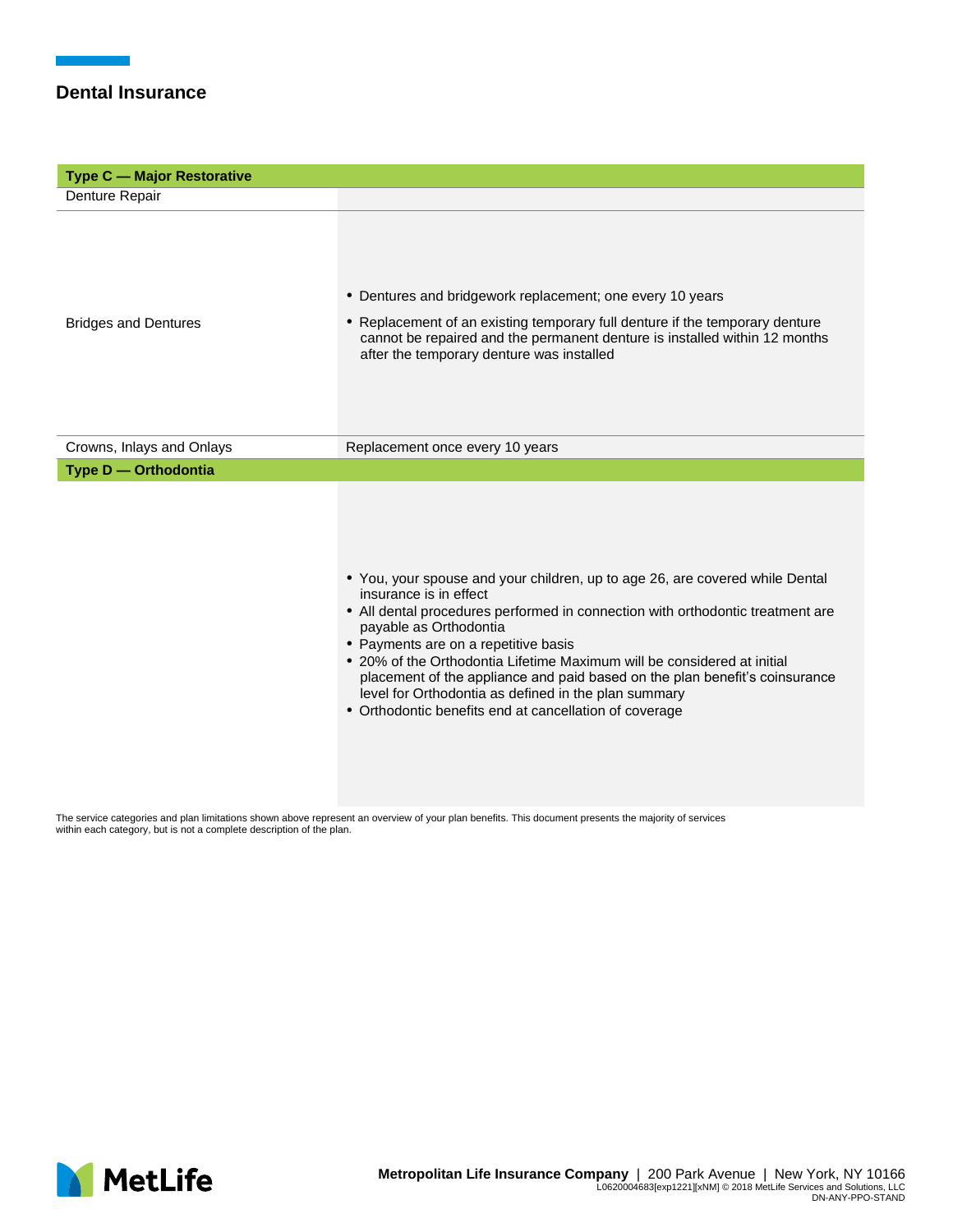### **Exclusions**

### **This plan does not cover the following services, treatments and supplies:**

- Services which are not Dentally Necessary, those which do not meet generally accepted standards of care for treating the particular dental condition, or which we deem experimental in nature;
- Services for which you would not be required to pay in the absence of Dental Insurance;
- Services or supplies received by you or your Dependent before the Dental Insurance starts for that person;
- Services which are primarily cosmetic (for Texas residents, see notice page section in Certificate);
- Services which are neither performed nor prescribed by a Dentist except for those services of a licensed dental hygienist which are supervised and billed by a Dentist and which are for:
	- o Scaling and polishing of teeth; or
	- o Fluoride treatments;
- Services or appliances which restore or alter occlusion or vertical dimension;
- Restoration of tooth structure damaged by attrition, abrasion or erosion;
- Restorations or appliances used for the purpose of periodontal splinting;
- Counseling or instruction about oral hygiene, plaque control, nutrition and tobacco;
- Personal supplies or devices including, but not limited to: water picks, toothbrushes, or dental floss;
- Decoration, personalization or inscription of any tooth, device, appliance, crown or other dental work;
- Missed appointments;
- Services:
	- o Covered under any workers' compensation or occupational disease law;
	- o Covered under any employer liability law;
	- $\circ$  For which the employer of the person receiving such services is not required to pay; or
	- o Received at a facility maintained by the Employer, labor union, mutual benefit association, or VA hospital;
- Services covered under other coverage provided by the Employer;
- Temporary or provisional restorations;
- Temporary or provisional appliances;
- Prescription drugs;
- Services for which the submitted documentation indicates a poor prognosis;
- The following when charged by the Dentist on a separate basis:
	- o Claim form completion;
	- o Infection control such as gloves, masks, and sterilization of supplies; or
	- $\circ$  Local anesthesia, non-intravenous conscious sedation or analgesia such as nitrous oxide.
- Dental services arising out of accidental injury to the teeth and supporting structures, except for injuries to the teeth due to chewing or biting of food;
- Caries susceptibility tests;
- Other fixed Denture prosthetic services not described elsewhere in the certificate;
- Precision attachments, except when the precision attachment is related to implant prosthetics;
- Adjustment of a Denture made within 6 months after installation by the same Dentist who installed it;
- Fixed and removable appliances for correction of harmful habits;
- Appliances or treatment for bruxism (grinding teeth), including but not limited to occlusal guards and night guards;
- Repair or replacement of an orthodontic device;
- Duplicate prosthetic devices or appliances;
- Replacement of a lost or stolen appliance, Cast Restoration, or Denture; and
- Intra and extraoral photographic images

## **Limitations**

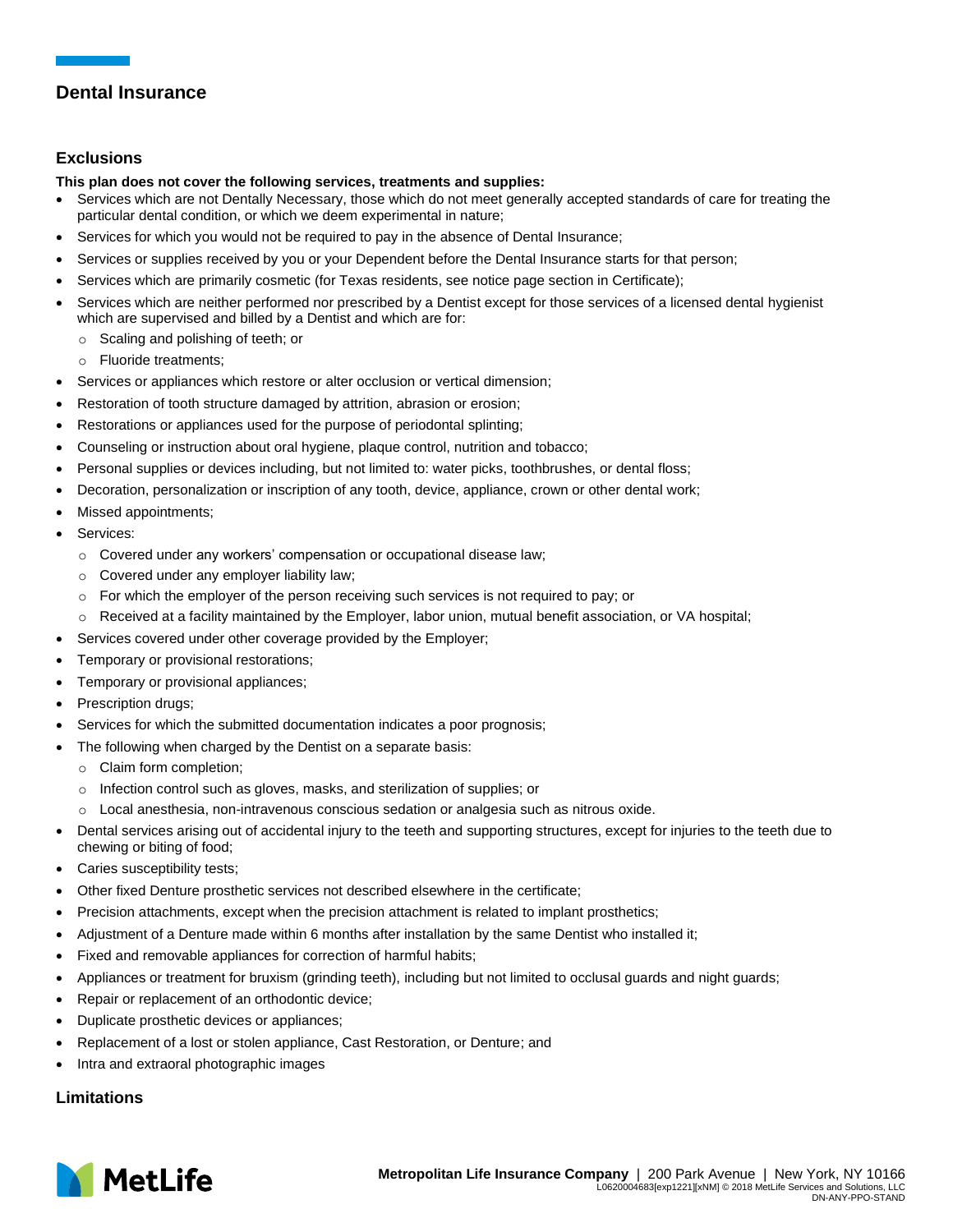**Alternate Benefits:** Where two or more professionally acceptable dental treatments for a dental condition exist, reimbursement is based on the least costly treatment alternative. If you and your dentist have agreed on a treatment that is more costly than the treatment upon which the plan benefit is based, you will be responsible for any additional payment responsibility. To avoid any misunderstandings, we suggest you discuss treatment options with your dentist before services are rendered, and obtain a pretreatment estimate of benefits prior to receiving certain high cost services such as crowns, bridges or dentures. You and your dentist will each receive an Explanation of Benefits (EOB) outlining the services provided, your plan's reimbursement for those services, and your out-of-pocket expense. Procedure charge schedules are subject to change each plan year. You can obtain an updated procedure charge schedule for your area via fax by calling 1-800-942-0854 and using the MetLife Dental Automated Information Service. Actual payments may vary from the pretreatment estimate depending upon annual maximums, plan frequency limits, deductibles and other limits applicable at time of payment.

**Cancellation/Termination of Benefits:** Coverage is provided under a group insurance policy (Policy form GPNP99) issued by Metropolitan Life Insurance Company (MetLife). Coverage terminates when your membership ceases, when your dental contributions cease or upon termination of the group policy by the Policyholder or MetLife. The group policy terminates for nonpayment of premium and may terminate if participation requirements are not met or if the Policyholder fails to perform any obligations under the policy. The following services that are in progress while coverage is in effect will be paid after the coverage ends, if the applicable installment or the treatment is finished within 31 days after individual termination of coverage: Completion of a prosthetic device, crown or root canal therapy.

Like most group benefit programs, benefit programs offered by MetLife and its affiliates contain certain exclusions, exceptions, reductions, limitations, waiting periods and terms for keeping them in force.

### **Questions & Answers**

### **Q. Who is a participating dentist?**

**A.** A participating dentist is a general dentist or specialist who has agreed to accept negotiated fees as payment in full for covered services provided to plan members. Negotiated fees typically range from 30% – 45% below the average fees charged in a dentist's community for the same or substantially similar services.†

### **Q. How do I find a participating dentist?**

- **A.** There are thousands of general dentists and specialists to choose from nationwide --so you are sure to find one that meets your needs. You can receive a list of these participating dentists online at [www.metlife.com/mybenefits](http://www.metlife.com/mybenefits) or call 1-800-942- 0854 to have a list faxed or mailed to you.
- **Q. What services are covered under this plan?**
- **A.** The certificate of insurance/summary plan description sets forth the covered services under the plan. Please review the enclosed plan benefits to learn more.
- **Q. May I choose a non-participating dentist?**
- **A.** Yes. You are always free to select the dentist of your choice. However, if you choose a non-participating dentist your out-ofpocket costs may be higher.

### **Q. Can my dentist apply for participation in the network?**

**A.** Yes. If your current dentist does not participate in the network and you would like to encourage him/her to apply, ask your dentist to visit www.metdental.com, or call 1-866-PDP-NTWK for an application.†† The website and phone number are for use by dental professionals only.